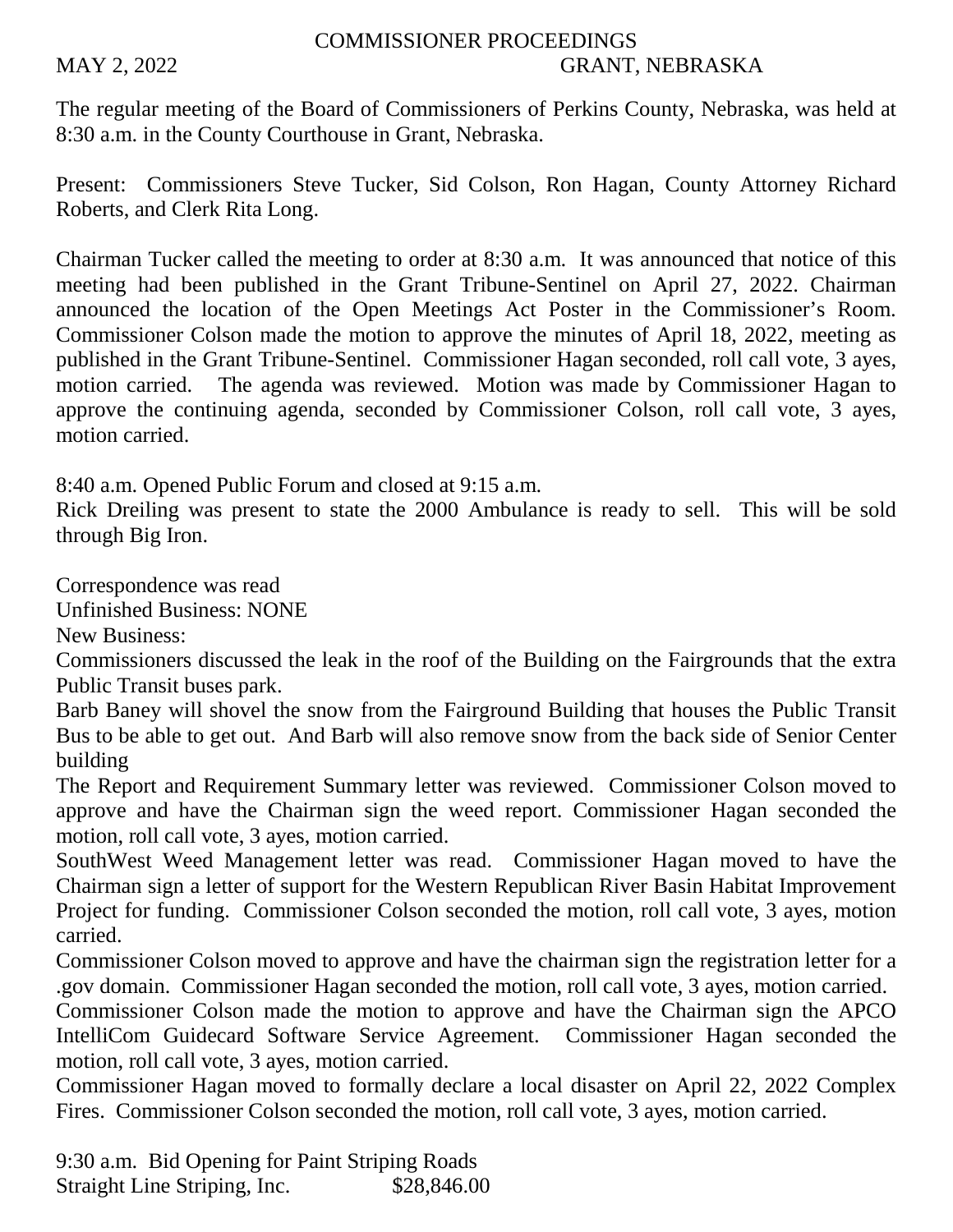Grand Island, NE

Mike Dolezal will send this bid to our Engineer for review and report back at the May 16, 2022 meeting.

The Board heard reports from Sheriff Jim Brueggeman, Transfer Ambulance Paramedic Deanna Turner, Building and Grounds Barb Baney, Public Transit Director Trish Jimenez, Highway/Noxious Weed Superintendent Mike Dolezal and Treasurer Julie Sestak.

Trish Jimenez informed the Commissioners she would be going to a workshop in June at Norfolk, NE.

Mike Dolezal's NDA reports and summary are in New Business.

| <b>COUNTY EMPLOYEES SALARIES:</b>           | \$57083.56 |
|---------------------------------------------|------------|
| <b>GENERAL</b>                              |            |
| Adams Bank & Trust - Grant                  | 1576.83    |
| <b>Ameritas, Retirement Plans Division</b>  | 7779.98    |
| Axon Enterprises, Inc.                      | 7128.00    |
| Clyde Barry                                 | 19.00      |
| Kayla Brueggeman                            | 193.64     |
| Peggy Burton                                | 79.91      |
| <b>Century Link</b>                         | 97.33      |
| <b>Chase County Sheriff</b>                 | 69.66      |
| City of Grant                               | 1385.69    |
| <b>Country Supply</b>                       | 67.24      |
| <b>DAS State Accounting-Central Finance</b> | 512.00     |
| Dickinson Land Surveyors, Inc.              | 292.50     |
| Election Systems & Software, Inc.           | 3739.65    |
| Law Office Of Steven E Elmshaeuser          | 1050.00    |
| <b>Karon Harris</b>                         | 20.18      |
| Holiday Inn--Kearney                        | 192.00     |
| <b>Hometown Leasing</b>                     | 313.91     |
| Kent's Towing                               | 375.00     |
| <b>Charles Kuskie</b>                       | 16.00      |
| <b>Stephanie Larson</b>                     | 177.84     |
| The Lincoln National Life Ins. Co.          | 2009.65    |
| Mar's Service Center, Inc.                  | 47.00      |
| Mid-American Benefits, Inc.                 | 277.50     |
| NE Clerks of District Court Assn.           | 75.00      |
| Nebraska Health and Human Services          | 93.00      |
| Perkins Co Sheriff                          | 38.64      |
| Pinnacle Bank                               | 13319.33   |
| Pinnacle Bank - Grant                       | 5791.84    |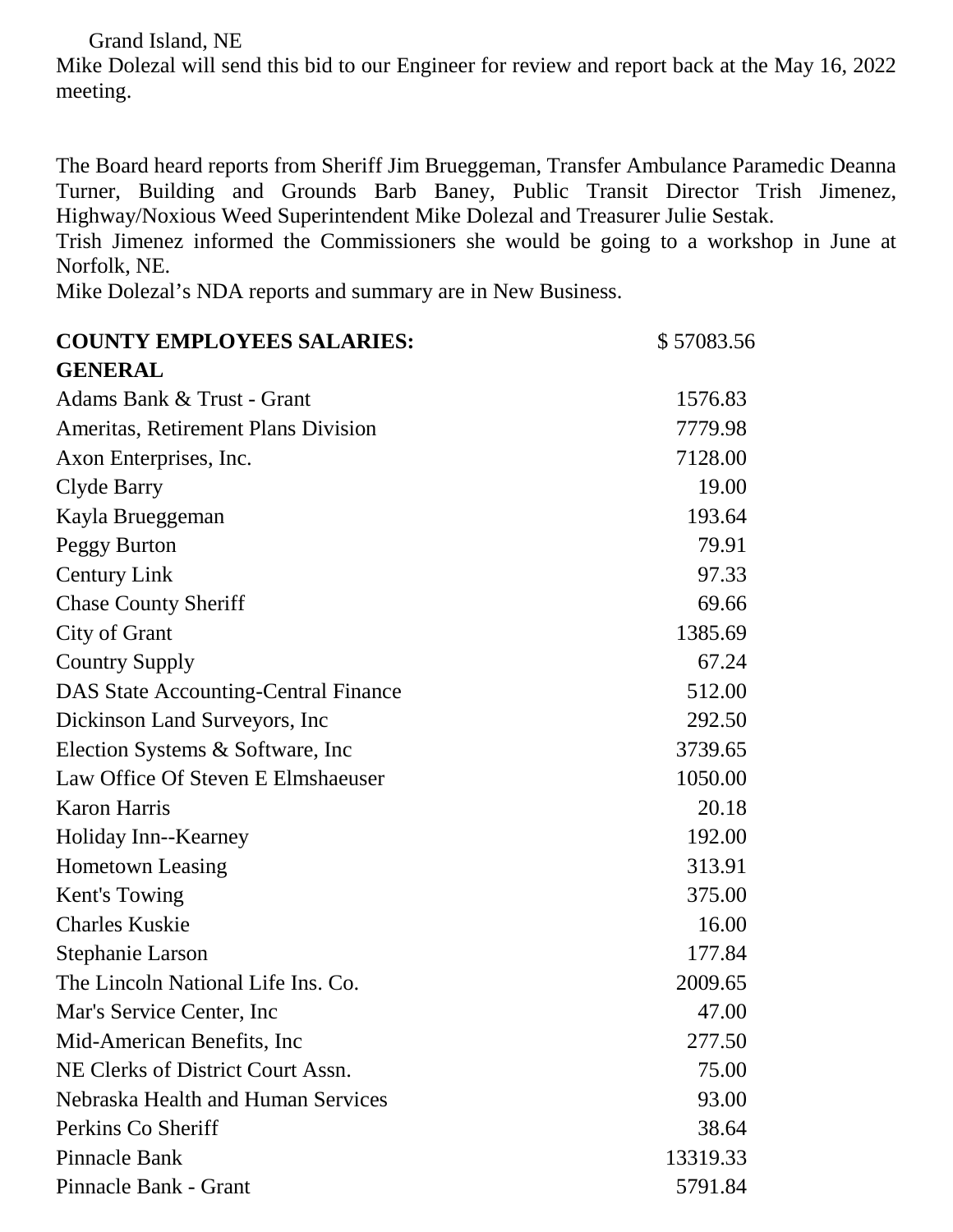| <b>Sandhills State Bank</b>                | 612.50  |
|--------------------------------------------|---------|
| <b>US Bank</b>                             | 75.92   |
| Wolf Auto Center Ogallala                  | 360.76  |
| <b>ROADS</b>                               |         |
| <b>Ameritas, Retirement Plans Division</b> | 1123.01 |
| <b>Preston Case</b>                        | 63.50   |
| Consolidated Telcom, Inc.                  | 113.73  |
| <b>Country Supply</b>                      | 245.36  |
| Credit Management                          | 256.62  |
| <b>Great Plains Communication</b>          | 213.40  |
| <b>Steve Leimer</b>                        | 243.10  |
| <b>NPPD</b>                                | 412.11  |
| NE Child Support Payment Center            | 39.50   |
| Perkins Co Treasurer                       | 7093.39 |
| Pinnacle Bank                              | 3836.71 |
| Pinnacle Bank - Grant                      | 7983.12 |
| Regier Equipment Co, Inc.                  | 3093.66 |
| <b>Sandhills State Bank</b>                | 250.00  |
| Vistabeam                                  | 611.55  |
| <b>PUBLIC TRANSIT</b>                      |         |
| <b>Ameritas, Retirement Plans Division</b> | 77.44   |
| Perkins Co. Senior Center                  | 620.00  |
| Pinnacle Bank                              | 287.46  |
| <b>E-911 SERVICES</b>                      |         |
| <b>Century Link</b>                        | 957.47  |
| <b>Frontier Communications</b>             | 34.19   |
| <b>AMBULANCE</b>                           |         |
| PC Fire & Safety                           | 12.00   |
| <b>Rocky Mountain Air Solutions</b>        | 133.33  |
| <b>TRANSFER AMBULANCE</b>                  |         |
| Ameritas, Retirement Plans Division        | 61.17   |
| <b>Pinnacle Bank</b>                       | 97.48   |
| <b>Sandhills State Bank</b>                | 37.50   |

Claims submitted to the County Board were reviewed. A motion was made by Commissioner Hagan to approve the claims with the exception of the USDA Aphis for \$1846.40 to move to the May 16, 2022 meeting, seconded by Commissioner Colson, roll call vote, 3 ayes, motion carried.

The next regular meeting will be held on Monday, May 16, 2022, at the Perkins County Courthouse in Grant, Nebraska.